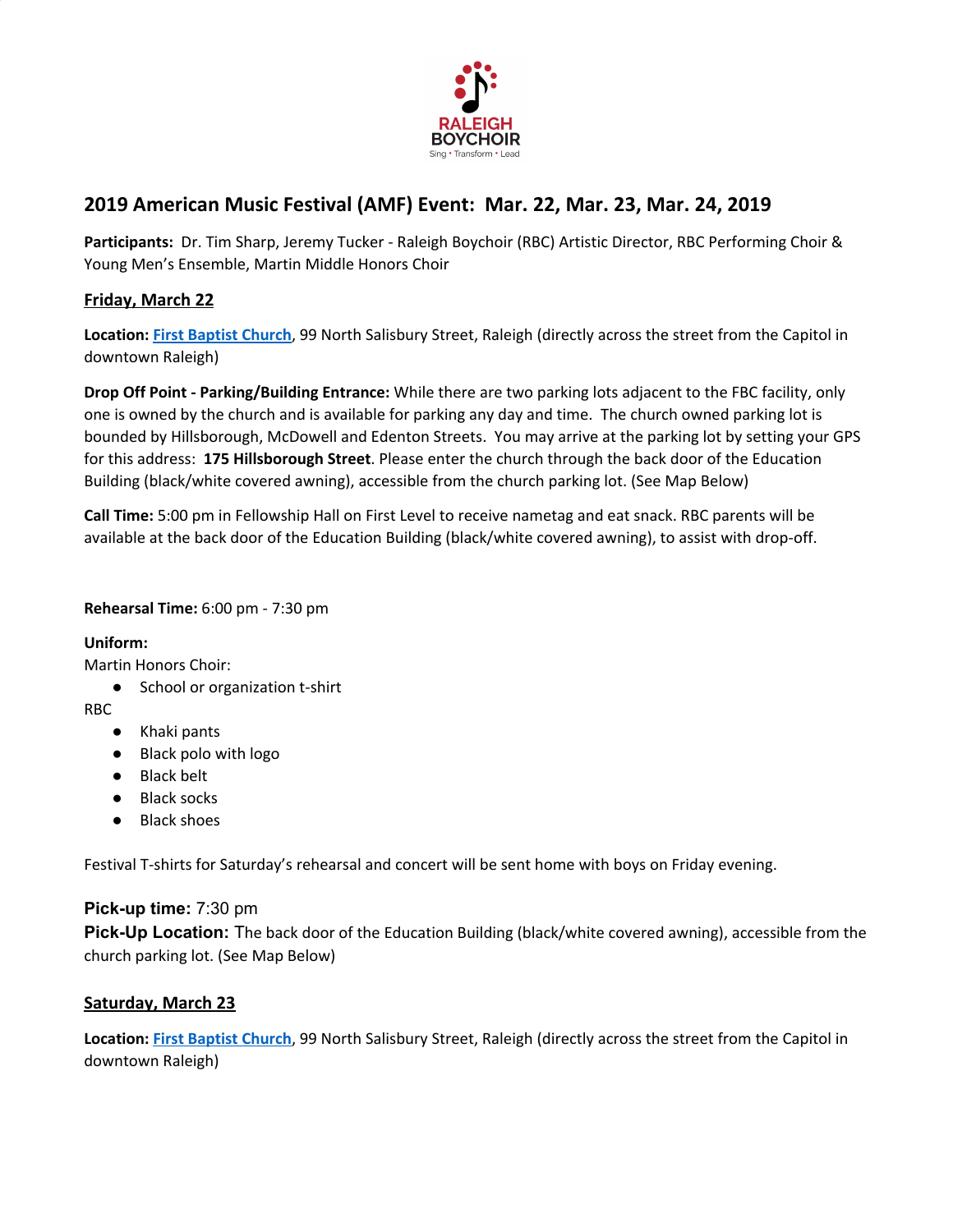

**Drop Off Point - Parking/Building Entrance:** While there are two parking lots adjacent to the FBC facility, only one is owned by the church and is available for parking any day and time. The church owned parking lot is bounded by Hillsborough, McDowell and Edenton Streets. You may arrive at the parking lot by setting your GPS for this address: **175 Hillsborough Street**. Please enter the church through the back door of the Education Building (black/white covered awning), accessible from the church parking lot. (Map Below)

**Call Time:** 9:30 am in Fellowship Hall on First Level. RBC parents will be available at the back door of the Education Building (black/white covered awning), to assist with drop-off.

## **Schedule:**

10:00 -12:00 pm – Rehearsal with band. Open rehearsal for local educators only

12:00 - 1:00 pm - Lunch (BBQ, cole slaw, baked beans, tea or water)

1:00 - 2:00 pm – Run through rehearsal

2:00 - 3:00 pm - Break

3:00 – 4:30 – Concert (Free, but a ticket is required. Reserve tickets here: <https://www.brownpapertickets.com/login.html> )

**Uniform:** For Saturday rehearsals and concert, for all participants

● Red festival t-shirt, black pants or jeans, and black shoes

## **Pick-up time:** 4:30 pm

**Pick-Up Location:** The back door of the Education Building (black/white covered awning), accessible from the church parking lot. (Map below)

## **Sunday, March 24**

**Location: First [Baptist](http://fbcraleigh.org/baptist-church-raleigh/) Church**, 99 North Salisbury Street, Raleigh (directly across the street from the Capitol in downtown Raleigh)

**Drop Off Point - Parking/Building Entrance:** While there are two parking lots adjacent to the FBC facility, only one is owned by the church and is available for parking any day and time. The church owned parking lot is bounded by Hillsborough, McDowell and Edenton Streets. You may arrive at the parking lot by setting your GPS for this address: **175 Hillsborough Street**. Please enter the church through the back door of the Education Building (black/white covered awning), accessible from the church parking lot. (Map Below)

**Call Time:** 10:00 am in Fellowship Hall on First Level. RBC Staff will be available at the back door of the Education Building (black/white covered awning), to assist with drop-off.

#### **Schedule:**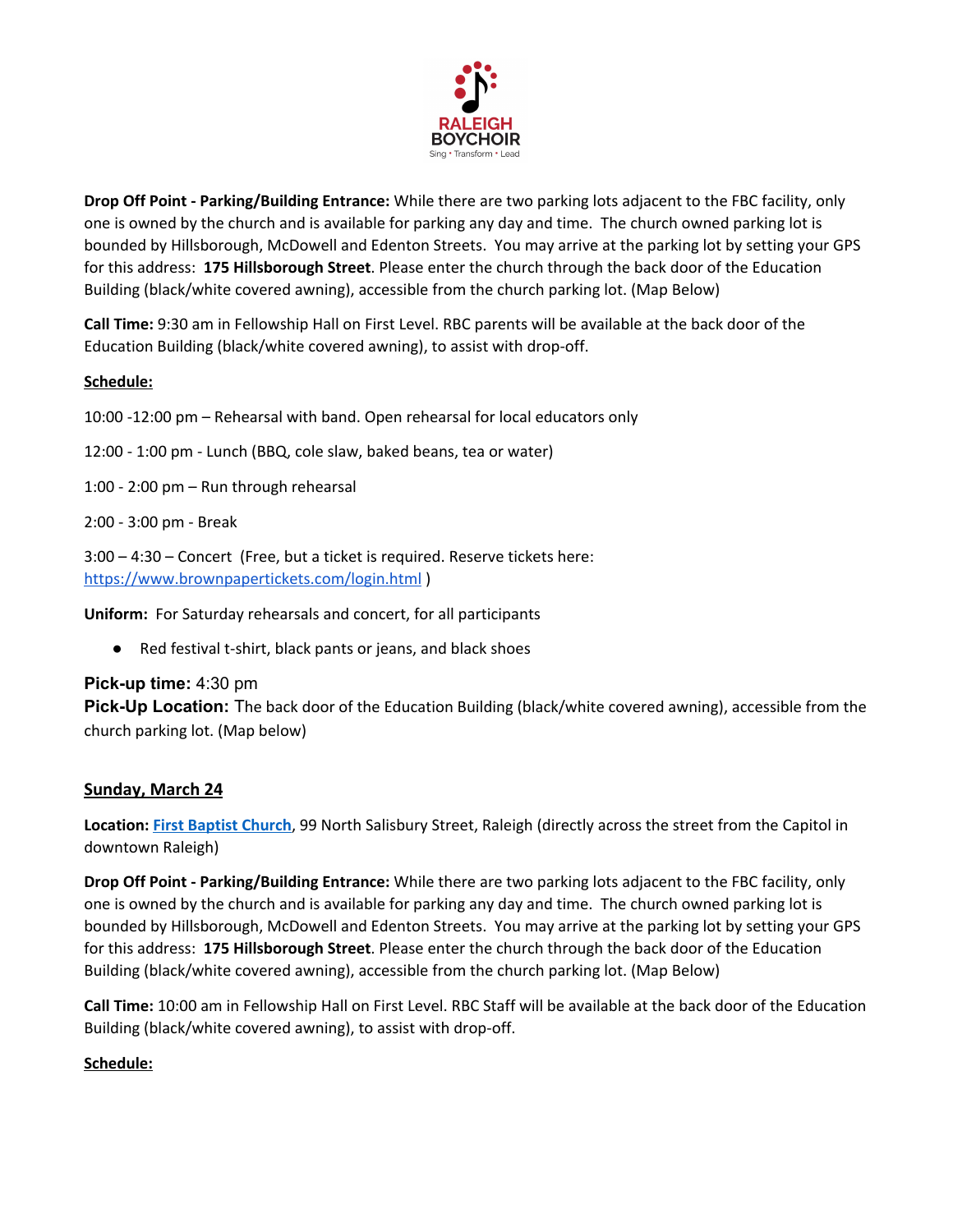

10:00 am -11:00 am – Warm Up in Fellowship Hall

11:00 am - 12:30 pm - Service - Performance of the Mass

**Uniform:** For Sunday warm up and concert

#### Honors Choir

- black pants
- white shirt
- school tie
- black socks
- black shoes

Performing Choir

## **Performing Choir**

- Blazers
- White dress shirts
- Ties
- Official grey pants
- Black dress shoes and socks

## **YME**

● Tuxes

**Pick-up time:** 12:30 pm **Pick-Up Location:** The back door of the Education Building (black/white covered awning), accessible from the church parking lot. (Map Below)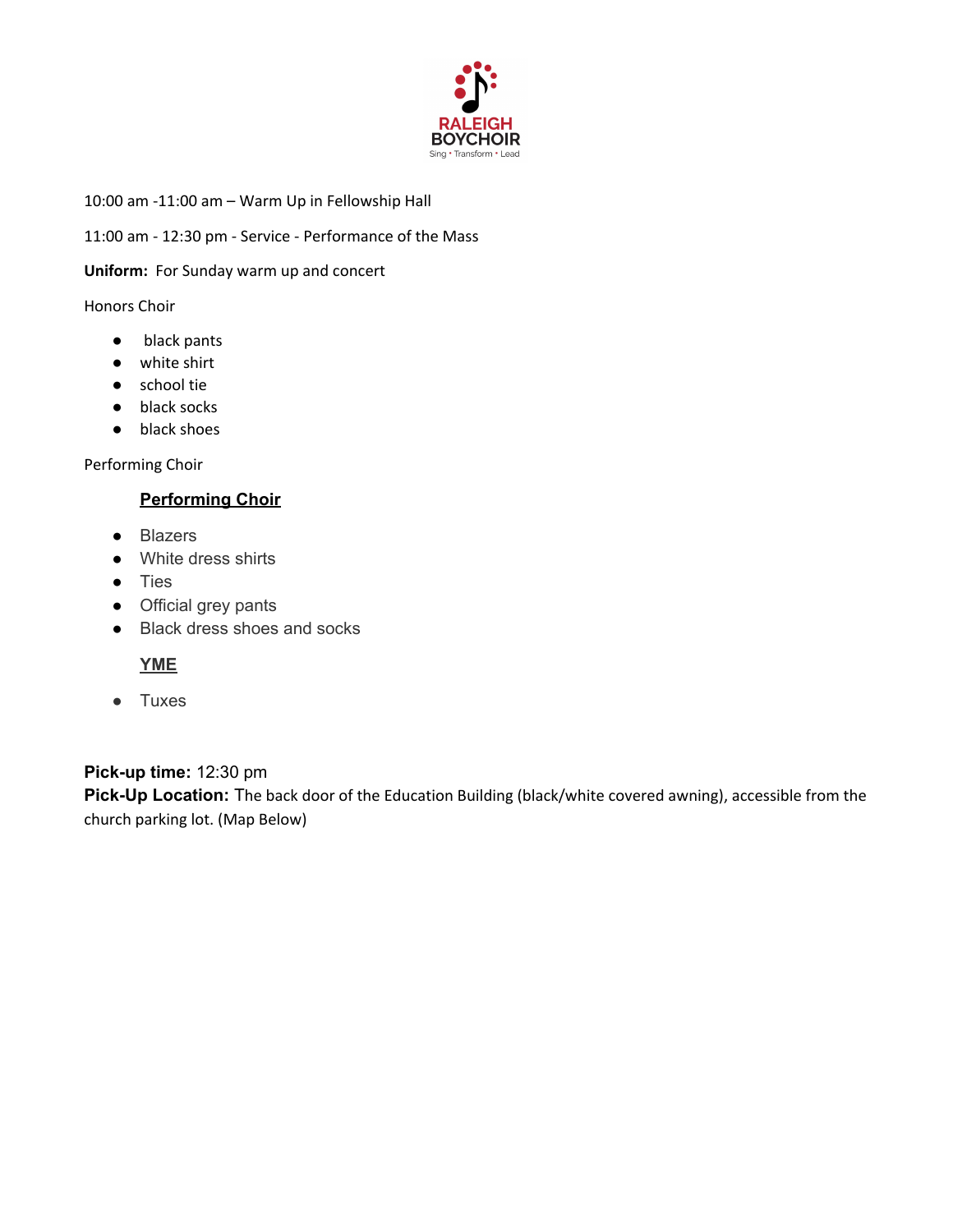